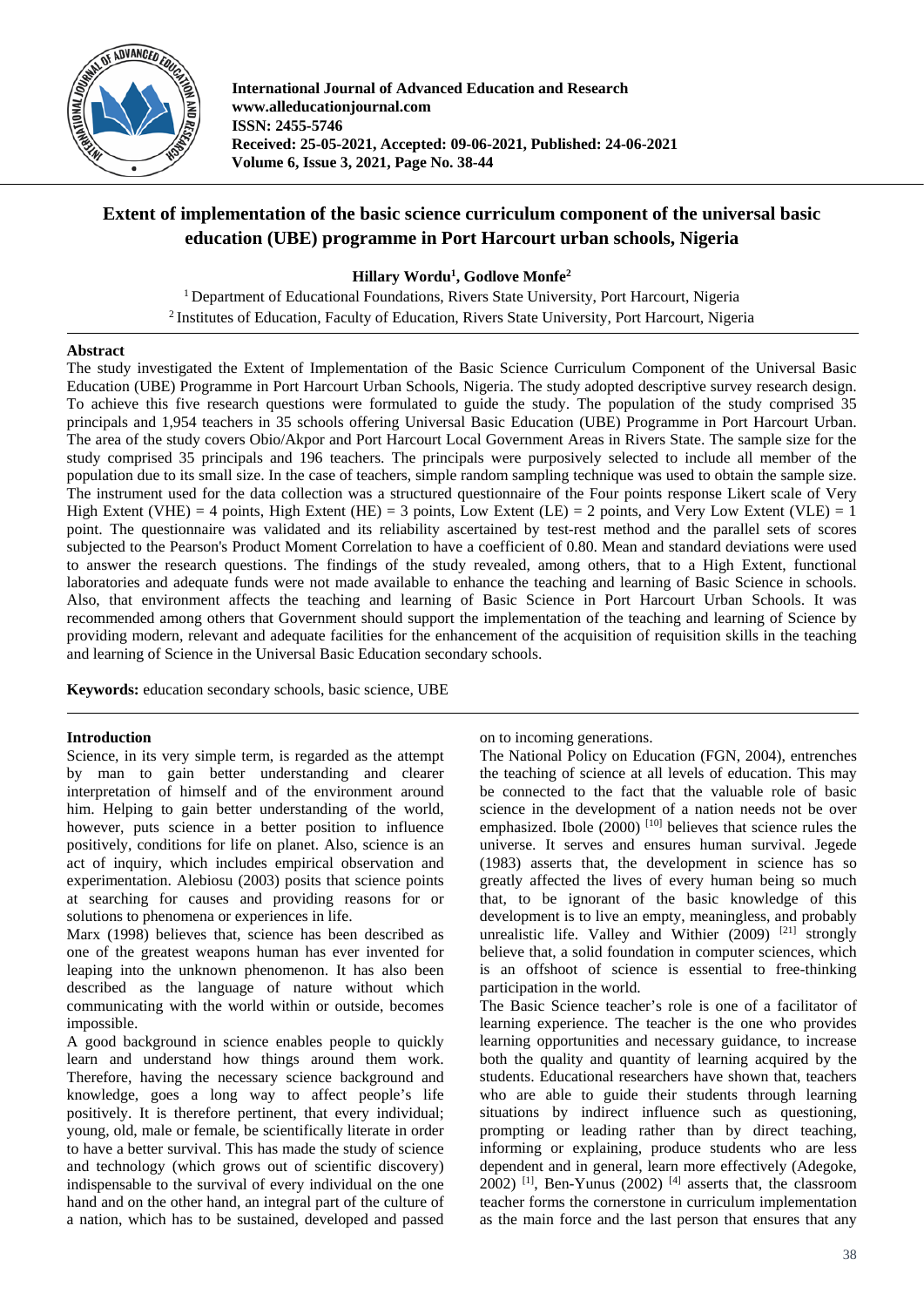curriculum is implemented according to specification. Therefore, if a teacher is untrained or unwilling to implement curriculum plans, his or her desired success cannot be attained. Nduanya (1986)  $[12]$  opines that teaching and learning are more effective when teachers locate and use appropriate instructional materials. These instructional resources could be in the form of books, charts, models, maps, laboratory apparatus and equipment, projectors; computers and so on. The book has been regarded as an important single resource to both the science teacher and the learner. Some commentators in education have remarked that if education is the road out of poverty, books are the wheels needed for the journey. Books and other materials that will aid learning must be available and adequately provided in schools. Dike  $(2000)$  <sup>[5]</sup> asserts that, if we want children and all citizens to acquire literacy, we must provide reading materials, the abundant and pleasurable reading materials found in libraries. The fact that the provision of teaching and learning facilities is a pre-requisite to the attainment of educational objectives calls for concerted effort at ensuring that, these and other elements be adequately provided in schools. Nwagwu  $(2002)$ <sup>[15]</sup> therefore recommends that, a panel of information experts, intellectuals and educators with planning and management experience should ensure that the Universal Basic Education (UBE) programme does not take off without adequate

preparation to guarantee successful implementation. It is, therefore, worthy to note that the success of the Universal Basic Education (UBE) programme is very much dependent on the state of the antecedent variables, which are manpower requirements, infrastructural requirements, instructional materials and the programme objective. For instance, in the area of manpower requirement, Kalusi (2000) reports that, all over the world, services of teachers have been employed to ensure continuity in terms of manpower supply and maintenance of a steady socioeconomic, cultural, scientific and political advancement. Surprisingly, the engineers, scientists, architects, medical doctors, bank managers, the police or the army officers, have been under the tutelage of the teacher. In fact, the role of the teacher in national development would be more appreciated when we recognize that the most precious of our natural resources, which is our children, are entrusted to the care of the teachers at an impressionistic stage in life. The teachers, therefore, not only make but they could also mar the prospect of a nation. More so, Adesoji (1998) [2] opines that the work of the teachers will be influenced tremendously by the contents of the curriculum, the available teaching resources and the quality of the teachers. Also, for effective teaching and learning, school buildings, utilities, facilities and educational goals should be viewed as being closely interwoven and interdependent. School buildings as well as facilities are seen as a controlled environment, which facilitates the teaching-learning process as well as projecting the physical well-being of the students. In the secondary school, modern teaching of sciences, social science, arts and other vocational studies would require the use of laboratories and many other learning aids/ facilities such as films, overhead projectors, microfilms, transparencies, programmed instruction packages and computers.

This informs Obanya  $(2002)$ <sup>[16]</sup> assertion that ensuring full attainment of the great ambition of the senior secondary

programme, will depend on the following curriculum implementation elements such as; social mobilization, infrastructure, teachers, out-of-school youths, the curriculum, instructional materials, special needs education and library development. Alani  $(2002)^{3}$  adds that for the senior secondary programme to be successful, the plan for the programme should focus on the following elements such as; educational data collection, survey of skills, creating awareness for the programme, teacher demand and supply, funding, provision of materials, equipment and facilities, inducement/welfare support for pupils/learners, curriculum preparation and enrichment and research, monitoring and evaluation.

These elements of curriculum implementation are essential in recording the success of the Universal UBE programme in general and Basic Science programme of UBE in particular. Hence, ascertaining the availability and adequacy of these elements, becomes inevitable and the objectives of the UBE can only be realized if there is an effective assessment endeavour is directed to the programme of the UBE. It is of necessity that these core curriculum components be assessed to ensure that the predetermined goals/objectives of the curriculum are achieved. This is the onus of this study.

# **Statement of the Problem.**

There is need to investigate the extent of implementation of the Basic Science Curriculum in schools in Nigeria if there are indicators of poor funding, obsolete educational facilities, inadequate qualified teachers, inadequate science laboratory apparatus, inadequate text books, unconducive learning/school environment, insufficient or non-supply of power, unqualified teachers, lack of incentive to motivate teachers, non-commitment by the school managers and, poor funding. This study attempts to find out the extent these resources are provided for the implementation of the Basic Science curriculum for the Universal Basic Education (UBE) programme in Port Harcourt urban in Rivers State. Previous studies have been made outside Port Harcourt (Ogunleye & Sowunmi, 2020; Ogungbesan, 2012 and Hudu, Ombugadu & Mahmuda) [17]. Available literature has shown that such assessments have not been carried out in Port Harcourt. It is on this basis that this study becomes necessary and timely. These problems necessitated the need for a study on the extent of the implementation of basic science curriculum component of the Universal Basic Education (UBE) programme in Port Harcourt urban.

#### **Purpose of the Study.**

The Purpose of this Study is to investigate the extent of the implementation of the Basic Science curriculum component of the Universal Basic Education (UBE)) programme in Port Harcourt urban. The objectives are:

- 1. To find out the extent of the availability of course materials for the implementation of Basic Science curriculum for Universal Basic Education (UBE) in Port Harcourt urban.
- 2. To determine the extent do teachers utilize the curriculum guide in the teaching of Basic Science course in the UBE programme in Port Harcourt urban.
- 3. To assess the availability of laboratory facilities for the implementation of Basic Science curriculum for Universal Basic Education (UBE) in Port Harcourt.
- 4. To determinethe availability of funds for the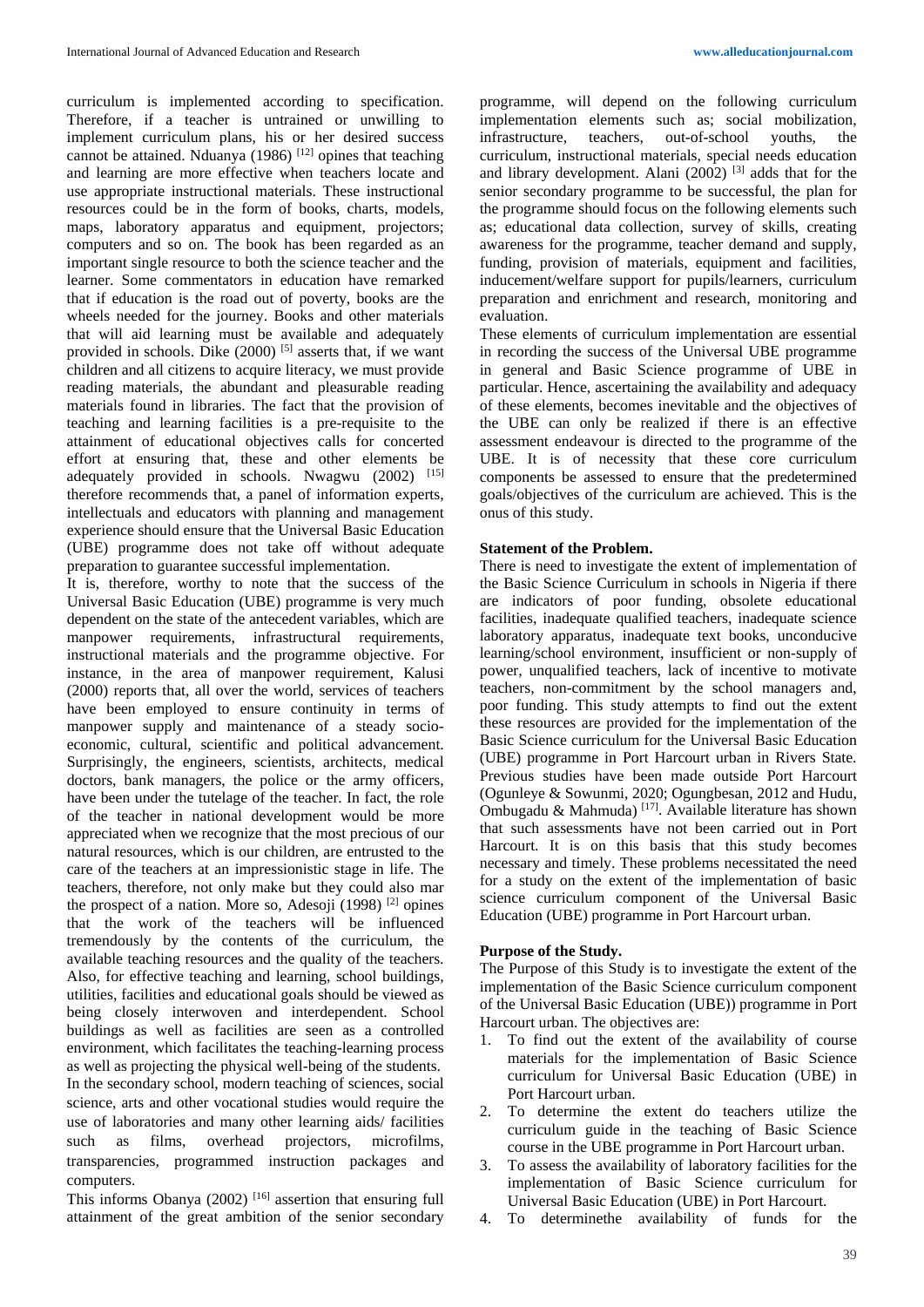implementation of Basic Science curriculum for Universal Basic Education (UBE) in Port Harcourt.

5. To determine the effect of learning environment on the implementation of Basic Sciences curriculum for Universal Basic Education (UBE) in Port Harcourt.

## **Research Questions.**

To guide this study, the following research questions are raised to answer:

- 1. To what extent are course materials available for the implementation of Basic science curriculum for Universal Basic Education (UBE) in Port Harcourt?
- 2. To what extent do the teachers utilize the curriculum guide in the teaching of the Basic Science course in the UBE programme in Port Harcourt urban?
- 3. To what extent are laboratory facilities made available for the implementation of Basic Science curriculum for Universal Basic Education (UBE) in Port Harcourt?
- 4. To what extent are adequate funds provided to implement Basic Science curriculum for Universal Basic Education (UBE) in Port Harcourt?
- 5. To what extent does the school environment affect teaching/learning and the implementation of Basic Science curriculum for Universal Basic Education (UBE) in Port Harcourt?

## **Method and Materials.**

The study adopted a descriptive survey design to cover the area namely, Port Harcourt and Obio/Akpor Local Government Areas of Rivers State, Nigeria.

The population of the study comprised thirty five (35) principals and One Thousand nine Hundred and Fifty Four (1954) teachers in the (35) public junior secondary schools. The sample size for the study comprised thirty five principals, selected by purposive sampling technique while. 196 teachers were selected from a population of 1954 using multi-stage sampling technique.

The researcher develop a 50 items structured questionnaire of a Likert Scale titled Extent of The Implementation of Basic Science Curriculum Component (EIBSCC), which was used to collect data for this study. The questionnaire items were arranged in ordinal scale of Very High Extent  $(VHE) = 4$  points, High Extent (HE) = 3 points, Low Extent  $(LE) = 2$  points and Very Low Extent  $(VLE) = 1$  point.

The questionnaire was validated by two experts from the Departments of Science Education and Statistics in the university. The reliability of the instrument was determined through test-retest method. By this method 30 copies of the questionnaire were administered to 15 principals and 15 Basic Science Teachers in UBE from junior secondary schools in Degema Local Government Area in Rivers State. After two weeks interval, a fresh copies of the questionnaire items were re-administered to the same principals and teachers for the second time. The first and second responses sets were collected and analyzed using Pearson Product Moment Correlation statistics that yielded a reliability index of 0.80.

The copies of the questionnaire were administered to the respondents by hand. They were given the assurance that their responses would be purely used for this research, and it was retrieved in the same manner after the respondents had gone through it and indicated their options. However a total number of 231 copies of questionnaire (35 copies for principals and 196 for teachers) were administered and only 229 copies were correctly filled and retrieved, representing 99.1 retrieval rate**.** The data collected from the questionnaires were analyzed using percentages, mean score and standard deviation. Z-test was used to test the hypotheses at 0.05 significant level, also the hypotheses in section B were rated using the modified four likert scale.

The decision to accept an item was that if the mean score was equal or greater than the 2.5, then the item was accepted as agreed, but rejected or disagreed if the mean score was less than 2.5.

# **Results**

#### **Research Question 1**

To What extent is the availability of course materials for the implementation of basic science curriculum of Universal Basic Education (UBE) in Port Harcourt?

**Table 1:** Table of mean scores of extent to which course materials are made available for the implementation of Basic Science Curriculum of the Universal Basic Education (UBE) in Port Harcourt urban.

| S/N           | <b>Items</b>                                                                                                                                |               | Principals ( $N = 35$ ) |                      | Teachers $(N = 194)$ |      |                    |
|---------------|---------------------------------------------------------------------------------------------------------------------------------------------|---------------|-------------------------|----------------------|----------------------|------|--------------------|
|               |                                                                                                                                             | $\bar{X}_{P}$ | SDP                     | <b>Remarks</b>       | ${\bf X}{\bf r}$     | SDT  | <b>Remarks</b>     |
|               | There are text books provided for teaching and learning of basic science.                                                                   | 2.41          | 1.23                    | Low Extent           | 2.38                 |      | 1.87 Low Extent    |
| 2.            | The text books provided by the school for teaching and learning of Basic science<br>are in conformity with the national curriculum content. | 2.38          | 1.87                    | Low Extent           | 2.41                 |      | 1.23 Low Extent    |
| 3.            | There are computers available to enhance the teaching and learning of Basic<br>Science in schools.                                          | 2.38          | 1.87                    | Low Extent           | 2.38                 |      | 1.87 Low Extent    |
| 4.            | Internet services are made available for the teaching and learning of Basic Science.                                                        | 2.38          | 1.87                    | Low Extent           | 2.38                 |      | 1.87 Low Extent    |
| 5.            | Models such as; skeletal system, ear, kidney are provided to aid the teaching and<br>learning of Basic Science                              | 3.55          | 0.71                    | High Extent $ 3.55 $ |                      | 0.71 | <b>High Extent</b> |
| 6             | There are slides, projectors, video clips to enhance the teaching and learning of<br><b>Basic Science</b>                                   | 2.38          | 1.87                    | Low Extent           | 2.38                 |      | 1.87 Low Extent    |
| $\mathcal{I}$ | Tree seedlings and Garden implements, are available for the teaching and learning<br>of Basic Science                                       | 2.54          | 0.90                    | High Extent $ 2.71$  |                      | 0.89 | <b>High Extent</b> |
| 8             | The text books provided for the teaching and learning of Basic Science are current.                                                         | 2.41          | 1.23                    | Low Extent           | 2.38                 |      | 1.87 Low Extent    |
| $\mathbf Q$   | Mechanic and carpentry workshops are visited to enhance the teaching and learning<br>of Basic Science                                       | 2.38          | 1.87                    | Low Extent           | 2.86                 | 1.22 | <b>High Extent</b> |
| 10            | Plant/Animal specimens are collected and their album made to enhance the<br>teaching and learning of Basic Science                          | 2.38          | 1.87                    | Low Extent           | 2.57                 |      | 0.97 High Extent   |
|               | Grand Mean & SD                                                                                                                             | 2.51          | 1.52                    |                      | 2.6                  | 1.43 |                    |

**Source**: Field Survey (2021)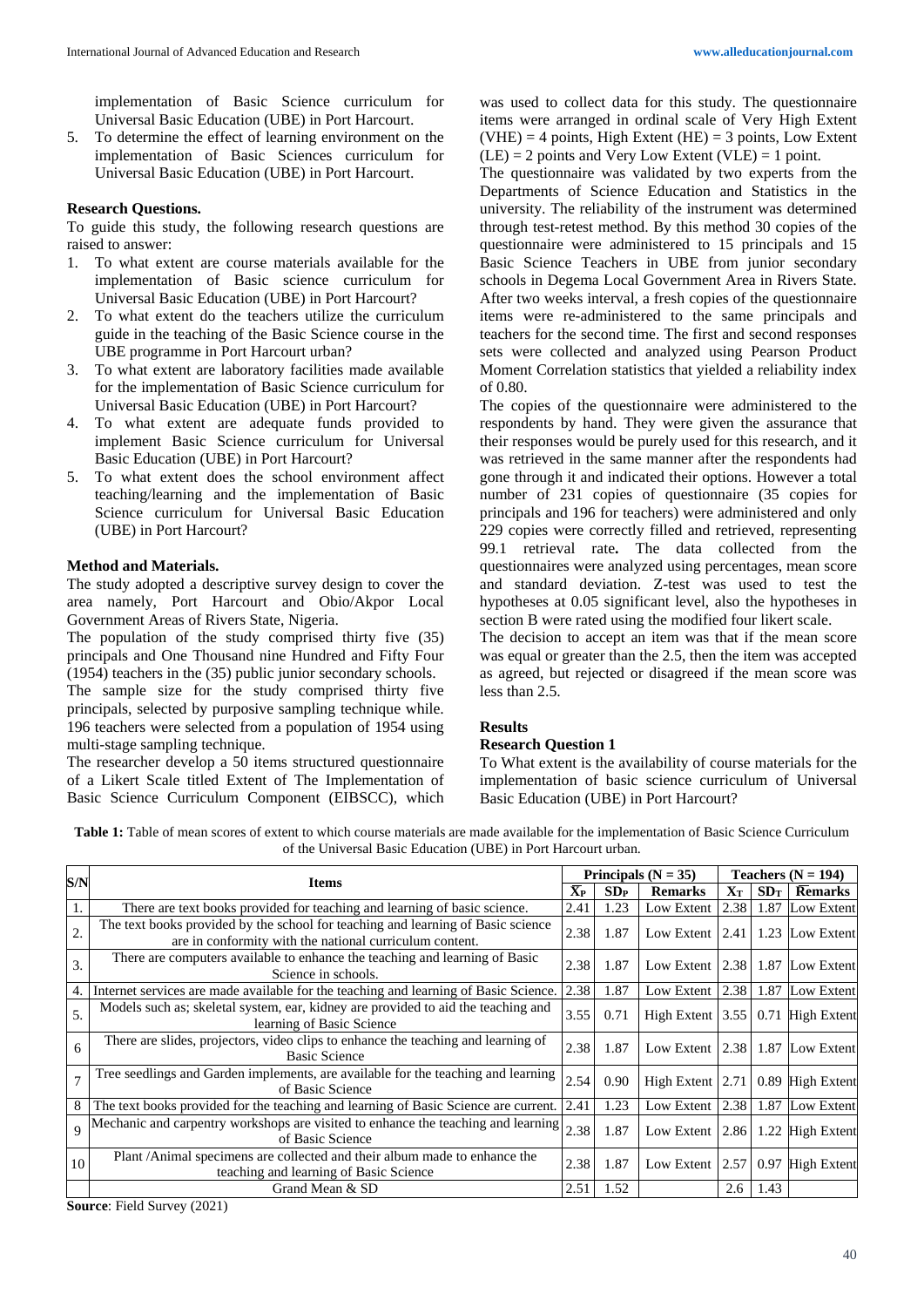Table 1: shows the extent to which course materials are made available for the implementation of the Basic Sience curriculum of the UBE in Port Harcourt. Items 5 and 7 with mean values of 3.55 and 2.54, standard deviation values of 0.71 and 0.90, for principals, mean values of 3.55, 2.71, 2.86, 2.57 and standard deviation values of 0.71, 0.89, 1.22, 0.97 for teachers respectively, fell within the range of high

extent that course materials were not made available for the implementation of Basic Science curriculum of the UBE in Port Harcourt.

**Research Question 2:** To what extent does Universal Basic Education (UBE) teachers in Port Harcourt do make use of Basic science curriculum guide in their lesson preparation?

**Table 2:** Table of Mean scores of extent to which Universal Basic Education (UBE) teachers in Port Harcourt do make use of basic science curriculum guide in their lesson preparation.

| S/N | <b>Items</b>                                                                                                                        |               | Principals ( $N = 35$ ) |                                     | Teachers $(N = 194)$ |      |                 |
|-----|-------------------------------------------------------------------------------------------------------------------------------------|---------------|-------------------------|-------------------------------------|----------------------|------|-----------------|
|     |                                                                                                                                     | $\bar{X}_{P}$ | SDP                     | <b>Remarks</b>                      | ${\bf X}{\bf r}$     | SDT  | <b>Remarks</b>  |
| 11  | Basic science teachers use text book when teaching.                                                                                 | 2.71          | 0.89                    | High Extent 2.96 1.43 High Extent   |                      |      |                 |
| 12  | Basic science teachers teach with lesson note book.                                                                                 | 3.55          | 0.71                    | High Extent $3.74$ 1.04 High Extent |                      |      |                 |
| 13. | Basic science is taught in class with Practical for students to better understand what<br>they have learned.                        | 2.38          | 1.87                    | High Extent 2.54 0.90 High Extent   |                      |      |                 |
| 14. | Study guide provided by the school for teaching and learning of Basic science is in<br>conformity with national curriculum content. | 2.54          | 0.90                    | High Extent 2.54 0.90 High Extent   |                      |      |                 |
| 15. | Basic science have specific curriculum guide.                                                                                       | 2.54          | 0.90                    | High Extent $2.54$ 0.90 High Extent |                      |      |                 |
| 16. | The curriculummakes provision for activities to enhance students' understanding of<br>Basic Science.                                | 2.41          | 1.23                    | Low Extent $ 2.41 $                 |                      |      | 1.23 Low Extent |
| 17. | The curriculum is consistent with the modern day innovative teaching of Basic<br>Science in Schools.                                | 2.96          | 1.43                    | High Extent 2.96 1.43 High Extent   |                      |      |                 |
| 18. | The curriculum is divided into themes and it is accessible by the teachers.                                                         | 3.74          | 1.04                    | High Extent 2.38 1.87 High Extent   |                      |      |                 |
| 19. | Teachers are trained and retrained through in service programs on how to use the<br>curriculum.                                     | 2.54          | 0.90                    | High Extent 2.71   0.89 High Extent |                      |      |                 |
| 20  | Teachers find the use of curriculum easy in preparing their lesson note for teaching<br>and learning Basic Science in schools.      | 2.38          | 1.87                    | High Extent 2.38 1.87 High Extent   |                      |      |                 |
|     | Grand Mean & SD                                                                                                                     | 2.77          | 1.17                    |                                     | 2.71                 | 1.24 |                 |

**Source**: Field Survey (2021)

Table 2: shows the extent to which the UBE teachers in Port Harcourt do make use of Basic science curriculum guide in their lesson preparation. Items 11, 12, 14, 15, 17, 18 and 19 with means values of 2.71, 3.55, 2.54, 2.54, 2.96, 3.74, 2.54 and standard deviation values of 0.89, 0.71, 0.90, 0.90, 1.43, 1.04, 0.90 for principals, and mean values of 2.96, 3.74, 2.54, 2.54, 2.54, 2.96, 2.71 and standard deviation values of 1.43, 1.04, 0.9, 0.9, 0.9, 1.43, 0.89 for teachers respectively, fell within the range of high extent. Therefore, with a grand mean of 2.77 for principals and 2.71 for teachers, it was evidence that principals and teachers agreed to a high extent that there were no available Basic science curriculum guide for teachers to make use of when preparation of their lesson.

**Research Question 3:** To what extent is the availability of laboratory facilities for the implementation of basic science curriculum for Universal Basic Education (UBE) in Port Harcourt?

**Table 3:** Table of mean scores of extent to which laboratory facilities are made available of for the implementation of Basic science curriculum of Universal Basic Education (UBE) in Port Harcourt.

| S/N | <b>Items</b>                                                                                                        |                        |                 |                               | Principals ( $N = 35$ ) |      |                    | Teachers $(N = 194)$ |
|-----|---------------------------------------------------------------------------------------------------------------------|------------------------|-----------------|-------------------------------|-------------------------|------|--------------------|----------------------|
|     |                                                                                                                     | $\mathbf{\bar{X}_{P}}$ | SD <sub>P</sub> | <b>Remarks</b>                | ${\bf X}{\bf r}$        | SDT  | <b>Remarks</b>     |                      |
| 21. | Basic science laboratories provided in the schools to aid student learning are<br>equipped.                         | 3.55                   | 0.71            | High Extent $3.74$            |                         | 1.04 | High Extent        |                      |
| 22. | There are laboratories for Basic science practical in the school.                                                   | 2.86                   |                 | 1.22 High Extent $2.41$       |                         | 1.23 | Low Extent         |                      |
| 23. | There are enough apparatus in the laboratories for the teaching and learning<br>of Basic science.                   | 2.38                   | 1.87            | Low Extent $\vert 2.41 \vert$ |                         | 1.23 | Low Extent         |                      |
| 24. | Laboratories meant for basic science practical in the school are in good<br>condition.                              | 2.71                   | 0.89            | High Extent 3.74              |                         | 1.04 | <b>High Extent</b> |                      |
| 25. | All equipment for effective teaching of Basic science are available in the<br>schools.                              | 2.41                   | 1.23            | Low Extent 2.41               |                         | 1.23 | Low Extent         |                      |
| 26. | Laboratory teaching experience enhances mastery of Basic Science in<br>Schools.                                     | 2.57 0.97              |                 | High Extent $3.23$            |                         | 1.56 | Low Extent         |                      |
| 27. | Basic Science teachers have the scientific skills for laboratory practical.                                         | 2.86                   | 1.22            | High Extent $2.54$            |                         | 0.90 | <b>High Extent</b> |                      |
| 28. | Laboratories provided to enhance teaching and learning of Basic Science are<br>accessible to teachers and students. | 3.23                   |                 | 1.56 High Extent 2.41         |                         | 1.23 | Low Extent         |                      |
| 29. | Laboratory teaching is more effective and understanding than classroom<br>teaching of Basic Science.                | 2.71                   | 0.89            | High Extent   2.96            |                         | 1.43 | <b>High Extent</b> |                      |
| 30. | Location of the science laboratory encourages usage by the teachers for<br>practical.                               | 3.55                   | 0.71            | High Extent 3.74              |                         | 1.04 | <b>High Extent</b> |                      |
|     | Grand Mean & SD                                                                                                     |                        | $2.88$ 1.12     |                               | 2.95                    | 1.19 |                    |                      |

**Source**: Field Survey (2018)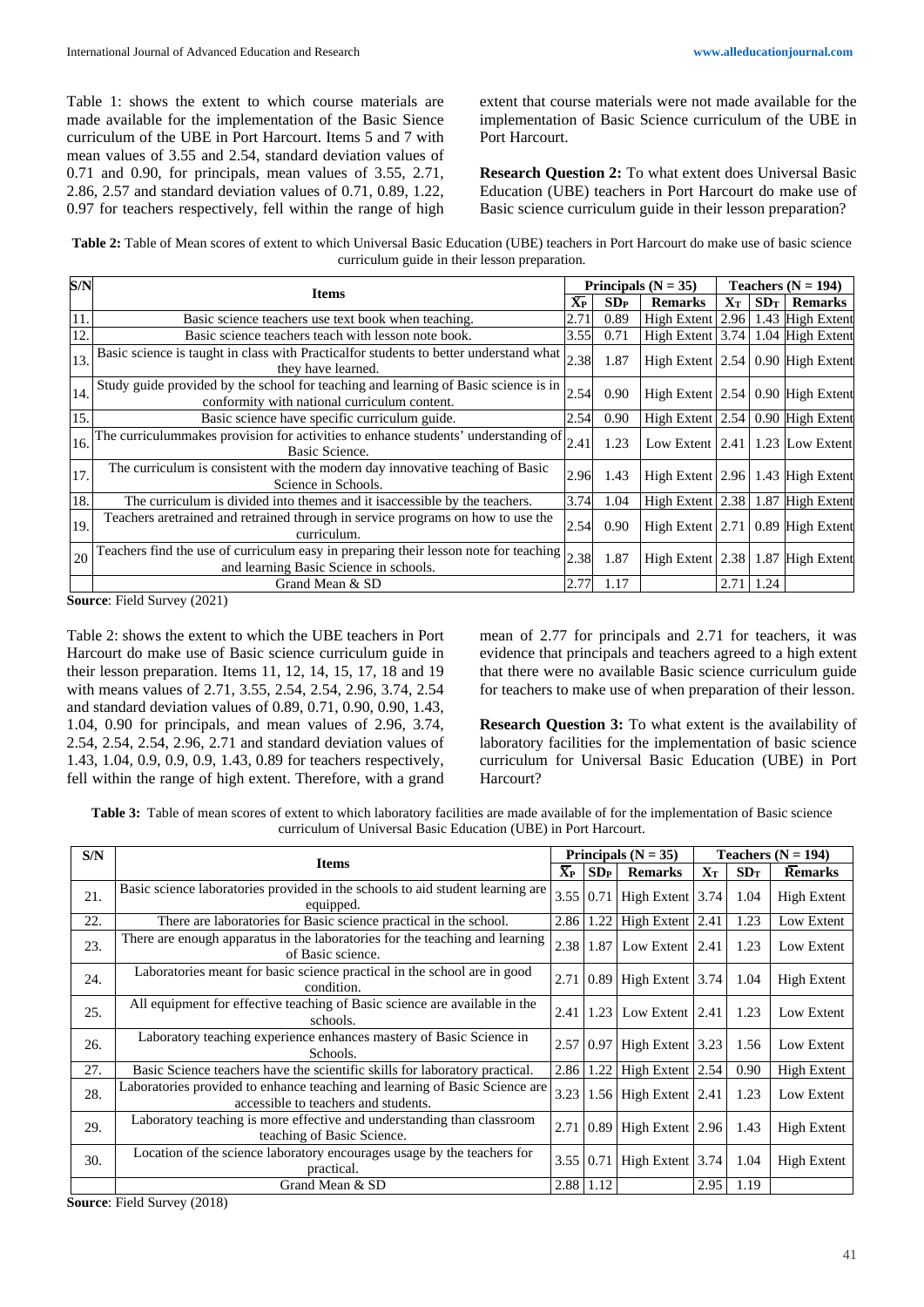Table 3: shows the extentto which laboratory facilities are made available for the implementation of Basic science curriculum of Universal Basic Education (UBE) in Port Harcourt. Items 21, 22, 24, 26, 27, 28, 29 and 30 with mean values of 3.55, 2.86, 2.71, 2.57, 2.86, 3.23, 2.71, 3.55 and standard deviation values of 0.71, 1.22, 0.89, 0.97, 1.22, 1.56, 0.89, 0.71 for principals, and mean value of 3.74, 3.74, 3.23, 2.54, 2.96, 3.74 and standard deviation values of 1.04, 1.04, 1.56, 0.9, 1.43, 1.04 for teachers respectively, fell

within the range of high extent. Therefore, with a grand mean of2.88 for principals and 2.95 for teachers, it was evident that principals and teachers agreed to a high extent that there were no Functional laboratoryfacilities provided for the implementation of Basic science curriculum of UBE in Port Harcourt.

Research Question 4: To what extent is fund available for the implementation of Basic science curriculum of Universal Basic Education (UBE) in Port Harcourt?

**Table 4:** Table of Mean scores of extent to which Adequate Funds are provided to implement Basic science curriculum of Universal Basic Education (UBE) in Port Harcourt.

| S/N |                                                                                                                                       |                           | Principals ( $N = 35$ ) |                                                   |                   |      | Teachers $(N = 194)$ |  |
|-----|---------------------------------------------------------------------------------------------------------------------------------------|---------------------------|-------------------------|---------------------------------------------------|-------------------|------|----------------------|--|
|     | <b>Items</b>                                                                                                                          | $\mathbf{X}_{\mathbf{P}}$ | SDP                     | <b>Remarks</b>                                    | ${\bf X}_{\rm T}$ | SDT  | <b>Remarks</b>       |  |
| 31. | There are sufficient funds provided for the procurement of facilities to enable<br>students learn better and acquire relevant skills. |                           |                         | 2.96 1.43 High Extent 2.96                        |                   | 1.43 | <b>High Extent</b>   |  |
| 32. | There are funds provided for teachers' seminars and workshops to improve their<br>teaching and learning of Basic science.             | 3.74                      |                         | 1.04 High Extent 3.74                             |                   | 1.04 | High Extent          |  |
| 33. | There are funds allocated for students' field work to enable them interact and<br>achieve quality learning.                           |                           |                         | 2.54 0.90 High Extent 2.54                        |                   | 0.90 | <b>High Extent</b>   |  |
| 34. | Funds are made available for the acquisition of latest gadgets to enhance the<br>learning of Basic Science I schools                  | 3.74                      |                         | 1.04 High Extent 2.54                             |                   | 0.90 | High Extent          |  |
| 35. | There are specific funds provided for Basic science curriculum                                                                        |                           | $3.55 \mid 0.71$        | High Extent 2.54                                  |                   | 0.90 | <b>High Extent</b>   |  |
| 36. | The funds allocated for Basic Science curriculum implementation, are judiciously<br>used/implemented.                                 |                           | 2.38 1.87               | Low Extent $2.41$                                 |                   | 1.23 | Low Extent           |  |
| 37. | Parents Teachers Association (PTA) also contribute to the funding of Basic<br>Science teaching and learning in schools.               | 2.71                      |                         | $\vert 0.89 \vert$ High Extent $\vert 2.96 \vert$ |                   | 1.43 | <b>High Extent</b>   |  |
| 38. | Teachers sometimes fund projects/activities carried out to enhance Basic Science<br>Study.                                            | 3.23                      |                         | 1.56 High Extent 3.55                             |                   | 0.71 | <b>High Extent</b>   |  |
| 39. | Fund provided by the government to enhance teaching and learning of Basic<br>Science, gets to the school.                             | 2.86                      |                         | 1.22 High Extent $2.71$                           |                   | 0.89 | <b>High Extent</b>   |  |
| 40. | Funds provided by government to enhance teaching and learning of Basic Science<br>are insufficient.                                   |                           | 2.57 0.97               | High Extent $3.23$                                |                   | 1.56 | <b>High Extent</b>   |  |
|     | Grand Mean & SD                                                                                                                       |                           | $3.02$ 1.16             |                                                   | 2.91              | 1.09 |                      |  |

**Source**: Field Survey (2021)

Table 4: shows the extent to which adequate fundsare provided to implement Basic science curriculum of Universal Basic Education (UBE) in Port Harcourt. Items 31, 32, 33, 34, 35, 37, 38, 39 and 40 with mean values of 2.96, 3.74, 2.54, 3.74, 3.55, 2.71, 3.23, 2.86, 2.75with standard deviation values of 1.43, 1.04, 0.9, 1.04, 0.71, 0.89, 1.56, 1.22, 0.97for principals; and mean values of 2.96, 3.74, 2.54, 2.54, 2.54, 2.96, 3.55, 2.71, 3.23 with standard deviation values of1.43, 1.04, 0.9, 0.9, 0.9, 1.43, 0.71, 0.89, 1.65 for teachers respectively, fell within the range of high

extent. Therefore, with a grand mean of 3.02 for principals and 2.91 for teachers, it was evident that principals and teachers agreed to a high extent that there were no adequate funds to implement Basic science curriculum of Universal Basic Education (UBE) in Port Harcourt.

#### **Research Question 5**

To what extent does school environmental affect teaching and implementation of basic science curriculum of Universal Basic Education (UBE) in Port Harcourt?

**Table 5:** Table of Mean scores of extent to which school environment affects teaching and implementation of basic science curriculum of Universal Basic Education (UBE) in Port Harcourt.

| S/N | Principals ( $N = 35$ )<br><b>Items</b>                                                                                                    |                  |                  |                                           | Teachers $(N = 194)$ |                 |                    |
|-----|--------------------------------------------------------------------------------------------------------------------------------------------|------------------|------------------|-------------------------------------------|----------------------|-----------------|--------------------|
|     |                                                                                                                                            | $\bar{X}_{P}$    | SD <sub>P</sub>  | <b>Remarks</b>                            | ${\bf X}_{\bf T}$    | SD <sub>T</sub> | <b>Remarks</b>     |
| 41. | Serenity of an environment influences learning and implementation of Basic<br>science.                                                     |                  |                  | 2.71 0.89 High Extent 2.57 0.97           |                      |                 | <b>High Extent</b> |
| 42. | Climate of an environment affects learning of Basic science.                                                                               | $3.55 \mid 0.71$ |                  | High Extent $\vert 2.86 \vert 1.22 \vert$ |                      |                 | <b>High Extent</b> |
| 43. | Basic science can be taught and implemented in any environment.                                                                            |                  | $3.55 \mid 0.71$ | High Extent 3.23 1.56                     |                      |                 | <b>High Extent</b> |
| 44. | Teaching and learning Basic science needs a special environment.                                                                           |                  |                  | 2.54 0.90 High Extent 2.71 0.89           |                      |                 | <b>High Extent</b> |
| 45. | Attitude of parents to education in the environment affects the learning of Basic<br>science.                                              |                  |                  | 2.54 0.90 High Extent 3.55 0.71           |                      |                 | High Extent        |
| 46. | The lighting system of the school enhances the learning and teaching of Basic<br>Science.                                                  |                  |                  | 2.86 1.22 High Extent 2.57 0.97           |                      |                 | <b>High Extent</b> |
| 47. | The location and site of school, affects the teaching and learning of Basic Science.                                                       |                  | 2.96 1.43        | High Extent $\vert 2.86 \vert 1.22 \vert$ |                      |                 | High Extent        |
| 48. | Healthy snacks and well-rounded meal, support Basic Science learning in schools.                                                           | 3.74             | 1.04             | High Extent 3.23   1.56                   |                      |                 | <b>High Extent</b> |
| 49. | The psychological classroom environment is just as important as the physical one<br>to enhance the teaching and learning of Basic Science. |                  |                  | 2.54 0.90 High Extent 2.71 0.89           |                      |                 | High Extent        |
| 50. | Crowded classroom and a high density of students, often affect the teaching and                                                            |                  |                  | 2.54 0.90 High Extent 3.55 0.71           |                      |                 | <b>High Extent</b> |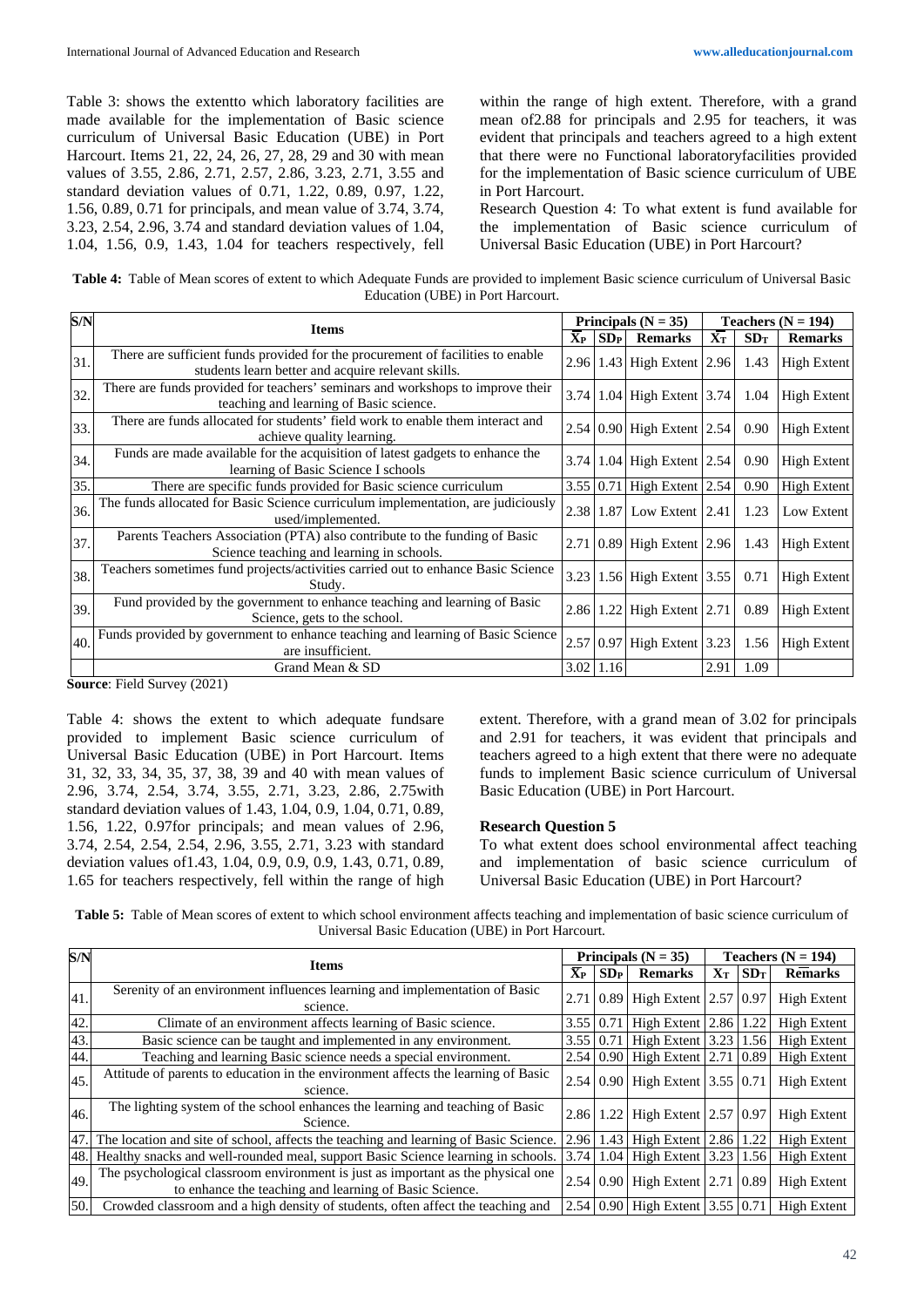|    | Basic<br>Science<br>ω<br>mng<br>геа  |               |                 |      |             |                     |
|----|--------------------------------------|---------------|-----------------|------|-------------|---------------------|
|    | $\sim$ $\sim$<br>iranc<br>Mear<br>ັບ | $\sim$ $\sim$ | - 16<br>$\cdot$ | 2.98 | $\sim$<br>. | T<br>ent<br>-ii ark |
| -- | _______<br>.                         |               |                 |      |             |                     |

**Source**: Field Survey (2021)

Table 5: shows the extent to which school environment affect Steaching and implementation of the Basic Science curriculum of the Universal Basic Education (UBE) in Port Harcourt**.** Items 41, 42, 43, 44, 45, 46, 47, 48, 49 and 50 with mean values of 2.71, 3.55, 3.55, 2.54, 2.54, 2.86, 2.96, 3.74, 2.54, 2.54 with standard deviation values of 0.89, 0.71, 0.71, 0.9, 0.9, 1.22, 1.43, 1.04, 0.9, 0.9 for principals; and mean values of 2.57, 2.86, 3.23, 2.71, 3.55, 2.57, 2.86, 3.23, 2.71, 3.55 with standard deviation values of 0.97, 1.22, 1.56, 0.89, 0.71, 0.97, 1.22, 1.56, 0.89, 0.71 for teachers respectively, fell within the range of high extent. Therefore, with a grand means of 2.95 for principals and 2.98 for teachers, it was evident that principals and teachers agreed to a high extent that School environment affects curriculum implementation and learning of Basic Science.

## **Summary of Major Findings**

The following were the major findings of the study

- 1. Principals and teachers agreed to a high extent that Course materials were not made available for the implementation of Basic Science curriculum of Universal Basic Education (UBE) in Port Harcourt.
- 2. Principals and teachers agreed to a high extent that There were no available Basic science curriculum guide of Universal Basic Education(UBE) teachers in Port Harcourt to make use of when preparation their lesson.
- 3. Principals and teachers agreed to a high extent that there were no Functional laboratory facilities provided for the implementation of Basic science curriculum for Universal Basic Education (UBE) in Port Harcourt.
- 4. Principals and teachers agreed to a high extent that there were no adequate funds for the implementation of Basic science curriculum of Universal Basic Education (UBE) in Port Harcourt.
- 5. Principals and teachers agreed to a high extent that School environment affects curriculum implementation and learning of Basic science.

# **Discussion of Findings.**

On the extentto which course materials are made available for the implementation of Basic science curriculum for UBE in Port Harcourt, the findings of this study revealed that there were no text books provided for teaching and learning of Basic science. Materials provided by the schools for teaching and learning of Basic science, were not in conformity with national curriculum content. All the text books provided for the teaching and learning of Basic science were not current, and Materials available were not enough to improve instructional delivery and performance of students in teaching and understanding Basic science. This findings are in line with Dike's  $(2000)$ <sup>[5]</sup> assertion that if we want learners to develop skills for lifelong learning, we must give them opportunities to enquire, to search, to explore, to practice, to solve problems such as are found in libraries and if we want to introduce them to the world of knowledge and teach them to handle information in many forms, we need the resources of a well-equipped library.

On the extentto which Universal Basic Education (UBE) teachers in Port Harcourt do make use of Basic science curriculum guide in their lesson preparation, the findings of the study revealed that Basic science teachers don't use text book when teaching. Most Basic science teacher, often teach off hand without lesson note book nor text book, they only teach basic science in class but no practical for students to better understand what they have learned. Study guide provided by the school for teaching and learning of Basic science, was not in conformity with national curriculum content. In corroboration with these findings, the Federal Republic of Nigeria (2013) stated that Nigeria cannot afford to ignore the role which curriculum guide plays in achieving the national goals of technological development considering the fact that educational system around the world face formidable challenges. Fresh approaches are needed to address persistent problems of the past and provide students with an education that is relevant to the needs of the modern information based global economy.

On the extent to which laboratory facilities are made available for the implementation of Basic science curriculum of the UBE in Port Harcourt, the findings of this study revealed that Basic science laboratory provided in the school to aid students' learning, is not equipped. There are enough apparatus in the laboratory for the teaching and learning of Basic science and Laboratories meant for Basic science practical in the schools, are dilapidated. In corroboration with these findings, Ehiametalor (2001) assertion that facilities are factors which enable production workers to achieve the goals of an organization. In support of this, Olokor (2006) posited that the use of laboratory facilities enhance learning experiences and lead to interaction within the learning environment.

On the extentto which Adequate Funds are provided to implement Basic science curriculum of UBE in Port Harcourt, the findings of the study revealed that There were no sufficient funds provided for the procurement of facilities to enable students to learn better and acquire relevant skills. There were no funds provided for teachers' seminars and workshops to improve the teaching and learning of Basic science. There were no fund allocated for students' field work to enable them interact and achieve quality learning. No Funds set aside to fuel standby generators to provide adequate lighting that ensures the comfort and better achievement of students in the school and no funds allocated for students' field work to enable the students to interact and achieve quality learning. Supporting the above findings, Onyeachu (2006) noted that funding is another issue that affects implementation of secondary school curriculum. Every project requires money for its effective implementation. A situation where there is no money for purchase of equipment, books, furniture and other facilities, teachers cannot perform effectively. On the extentto which school environment affects teaching and implementation of Basic science curriculum of the UBE in Port Harcourt, the findings of the study revealed that Serenity of an environment influences learning and implementation of basic science. Climate of an environment affects learning of Basic science andthe Attitude of parents to education in the environment, affects the learning of Basic science. Supporting the above findings, Nwachuku (2005)<sup>[14]</sup> further